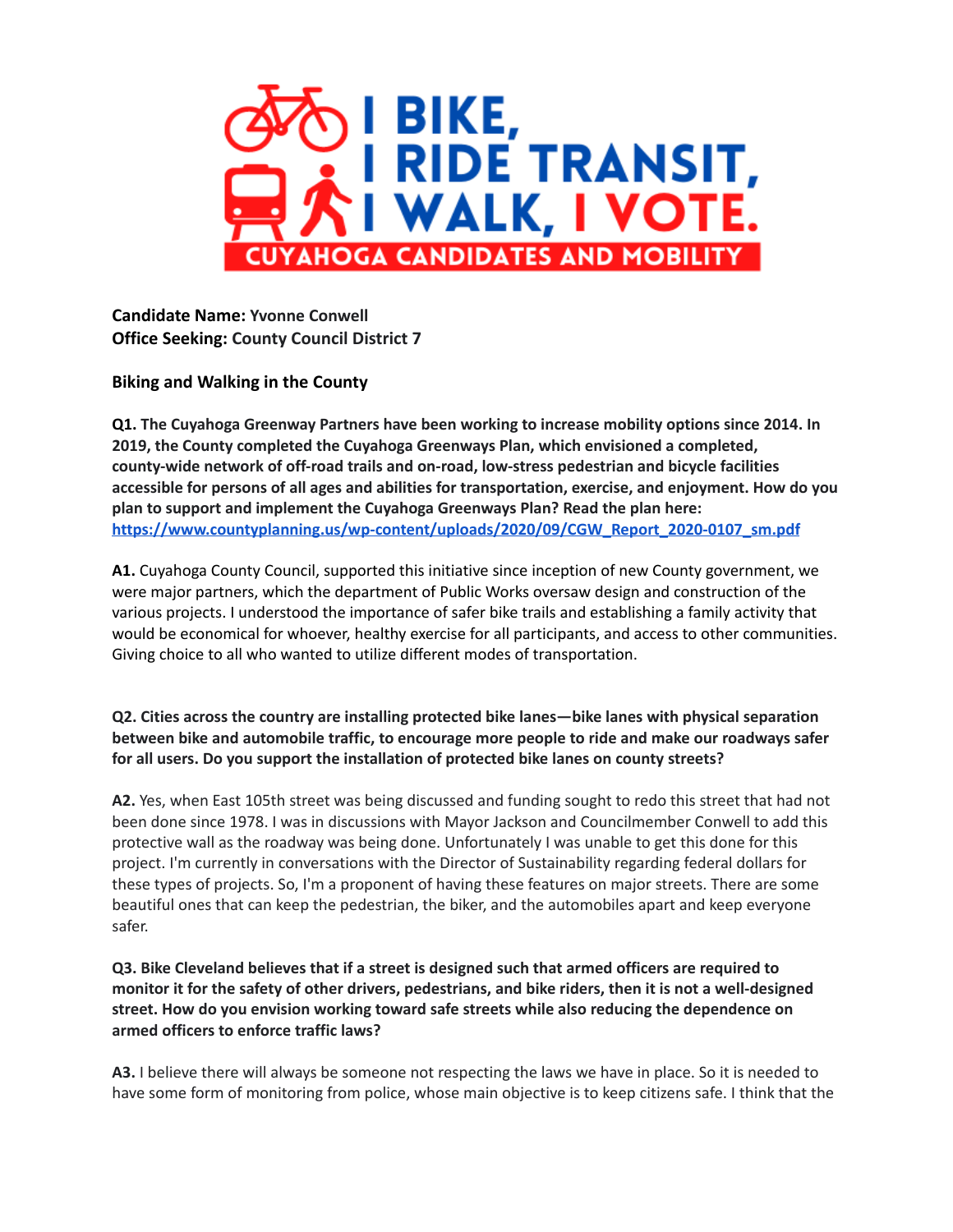creation of protected bike trails and pedestrian walkways is needed, but it would not completely eradicate the need for some police or armed officers.

**Q4. The county receives funds through the State Motor Fuel Tax, State Highway User Fees, Ohio General & Special Revenue allocations, federal programs, and other sources to support local infrastructure projects. Twelve percent of county residents do not have access to a private automobile. How would you access and use county, state, and federal transportation funds to complete the County Greenways Plan, support other active transportation projects, and improve mobility for the residents without a car?**

**A4.** The County Department of Sustainabilty and the Department of Public Works work together with other partners(Federal and State) to complete this investment into Cuyahoga County. The final project to be completed is the Canal Basin Parkway.

**Q5. The City of Cleveland is currently considering an updated Complete & Green Streets Ordinance which would alter the decision-making process and increase transparency around street design to improve the safety of all road users. Over 1,600 Complete Streets policies have been passed nationwide. Would you support a Complete & Green Streets ordinance at the county level? How would you implement this among the municipalities in the county? Read more about Complete Streets here: <https://smartgrowthamerica.org/program/national-complete-streets-coalition/>**

**A5.** I wouldn't be opposed to a County Ordinance, but we do currently have a template of language for municipalities to look at when creating their ordinances. The County has been a partner, but the drafting of law would need to come directly from the municipalities.

Q6. Bike and scooter share services (Bird, Lime, etc.) are currently only available in a few cities in **Cuyahoga County. Would you support the expansion of bike and scooter-share services across the county to improve access and mobility?**

**A6.** Yes

## **Public Transit in the County**

**Q7. Transit service reduces emissions, lowers transportation costs, and improves street safety. Nonetheless, over the past 15 years, GCRTA service has been cut nearly 30% while fares have doubled. Cuyahoga County's 2019 Climate Action Plan states as a goal to "return public transit service and** ridership to 2006 levels by 2025" but the county has not taken any action to achieve this. In your **opinion, what actions are needed to increase public transit ridership in Cuyahoga County? Read the county 2019 Climate Action Plan here: <https://www.countyplanning.us/projects/climate-action-plan/>**

**A7.** GCRTA needs more connectivity with bus stops and a more frequent pace for individuals that ride. It would also be more helpful for more state funds to assist our transit services at a better formula than it does. The creation of a better job hub closer to the city core.Most jobs are in outer subburbs, which puts stress on our transit system. There are alot of factors to consider and a partnership from business,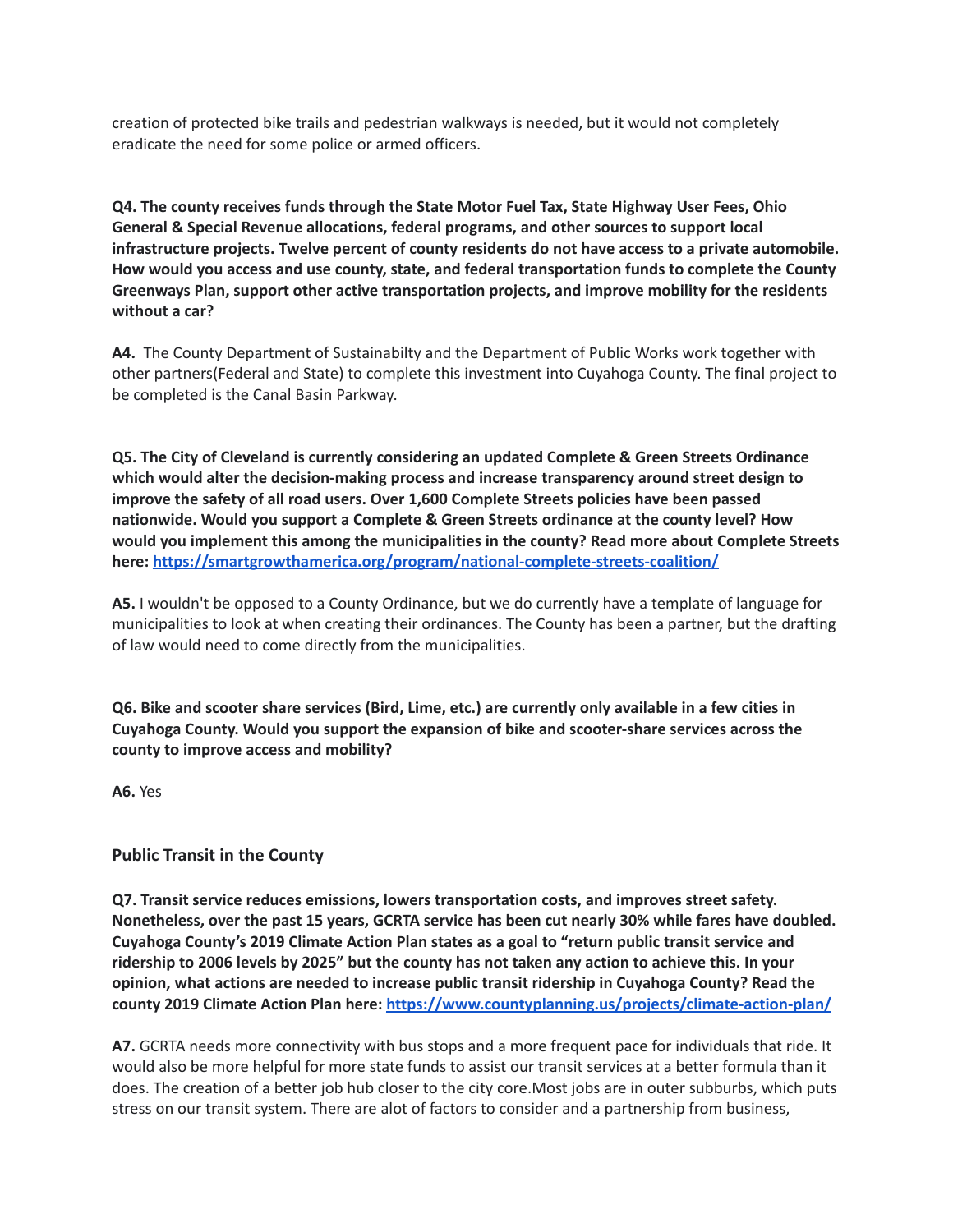hospitals, schools, and others are needed. I sat on the County sub-transportation committee that was started to address some of these concerns when citizens shared that prices were going up, but services provided were going down.

**Q8. The HealthLine on Euclid Avenue is GCRTA's highest-ridership bus route. It is also the only Bus Rapid Transit (BRT) route in Northeast Ohio. Opened in 2008, GCRTA originally promoted a 28-minute trip from Public Square to East Cleveland, through University Circle. Due to removal of its proof-of-payment fare system and traffic signal priority, trips now take up to 42 minutes—just as long as the regular bus route it replaced. Will you commit to appointing GCRTA board members to fix the HealthLine and expand faster BRT to more corridors throughout Cuyahoga County? Read more about BRT here:**

**<https://www.itdp.org/library/standards-and-guides/the-bus-rapid-transit-standard/what-is-brt/>**

**A8.** Yes, I believe there will also need to be a conversation with the City of Cleveland to discuss the timing of the traffic signals, that could greatly improve the trip time.

**Q9. Since 1980, Cuyahoga County has been losing population. Suburban sprawl to neighboring counties has eroded the tax base GCRTA needs in order to provide transit service. As the population spreads out, maintaining the same level of transit service becomes more costly and less productive. How will you proactively integrate land use policies into your transportation agenda and direct growth to places where public transit can be successful?**

**A9.** The creation of a better job hub closer to the city core.Most jobs are in outer subburbs, which puts stress on our transit system as I stated in an earlier question. There are alot of factors to consider and a partnership from business, hospitals, schools, and others are needed. I sat on the County sub-transportation committee in 2017 that was started to address some of these concerns when citizens shared that prices were going up, but services provided were going down.So as the development of new projects are underway, the consideration for development is to make sure they are on a bus line or they will be built on a bus line, with easy access for continued and future riders.

**Q10. The current president of the GCRTA Board of Trustees, and City of Cleveland appointee, Rev. Charles Lucas is a regular paratransit rider and Cuyahoga County's latest appointee, Roberta Duarte, is a regular bus rider. Will you commit to appointing only public transit riders to the GCRTA board?**

**A10.** I believe there is value in having others on the board that may not be a current rider, they may have even rode in the past, but I would commit to having the majority of current riders sit on the board.

Q11. The GCRTA Board of Trustees has the ability to go to the ballot for additional transit funding through an additional sales tax levy or a property tax levy. Do you oppose or support a property tax levy in Cuyahoga County to raise additional funding for GCRTA? Do you oppose or support a sales tax **levy in Cuyahoga County to raise additional funding for GCRTA? What should GCRTA's top priority be with any additional funding secured?**